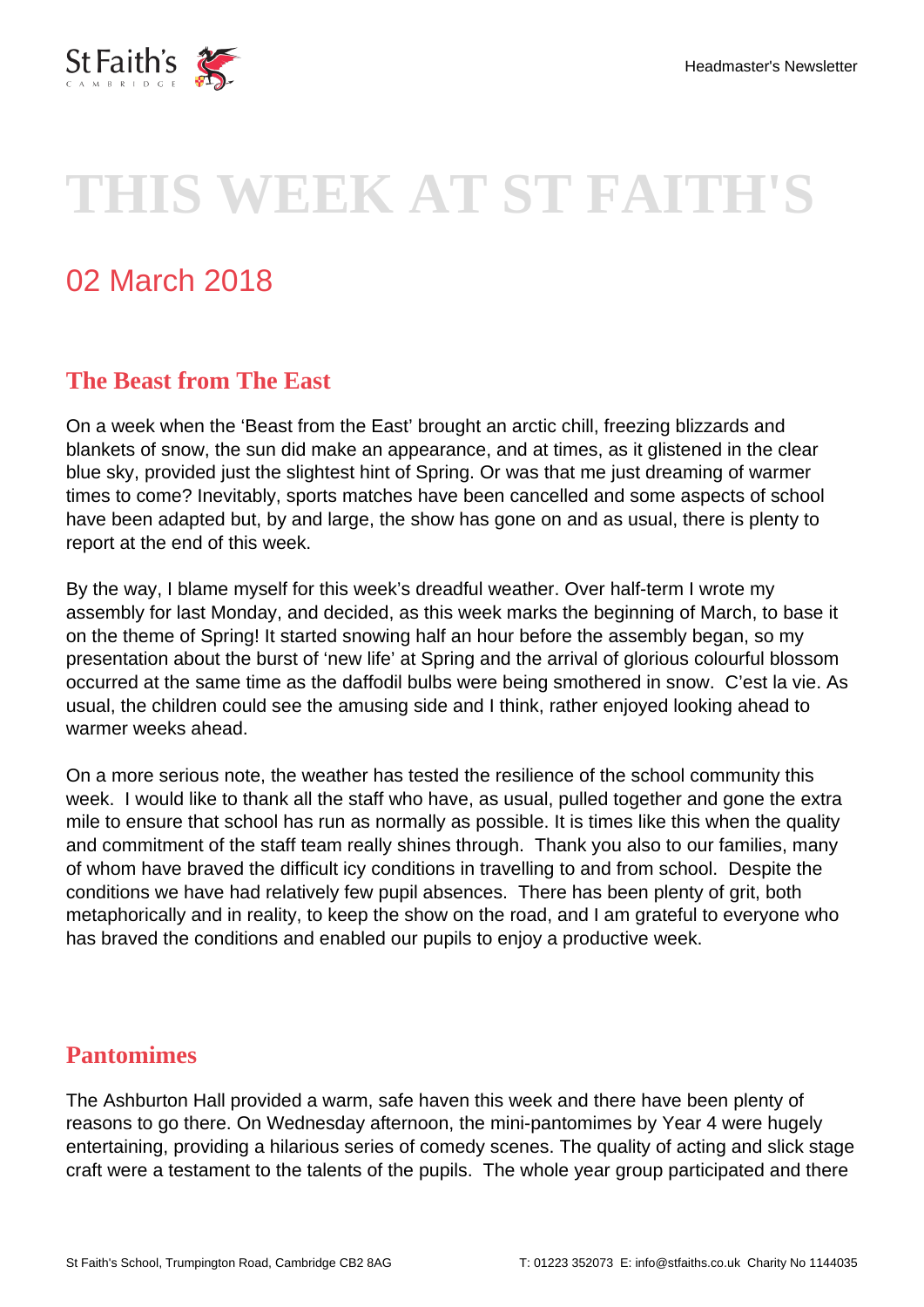

was a real sense of team work as each class performed a ten-minute version of a well-known pantomime. I am delighted to say that Cinderella found her Prince, Jack out-witted the giant, Dick Whittington made his fortune in the city and Snow White survived the poisoned apple. My sincere thanks to Ms Allen, our Head of Drama, for all her effort and expertise in producing such an entertaining show and of course, to the stars themselves – the children – who rose to the occasion. As they glided around the stage, recalling their lines with precision and performing with such confidence it was easy to forget that they are only eight or nine years old. Many congratulations to everyone involved – you certainly created plenty of warmth and laughter on a freezing afternoon. As an email from a parent to Ms Allen said, 'thank you very much for a wonderful performance today! I enjoyed every second!'

### **2JJ Assembly**

2JJ's assembly in the Hall on Wednesday morning was also well produced and took us out of wintry climes to the tropical African jungle, transported by the children on their imaginary magic carpet. The class performed 'How the Leopard got his Spots' most confidently, with very clear narration, and afterwards presented some fascinating facts about African animals – rhinos have fantastic hearing, giraffes are the tallest animals in the world and elephants eat for 16 hours a day. There was some impressive art work on display too and the assembly ended with some rousing congregational singing. 'A heart-warming start to the day' as one parent said to me as they marched out of the hall in to the blizzard.

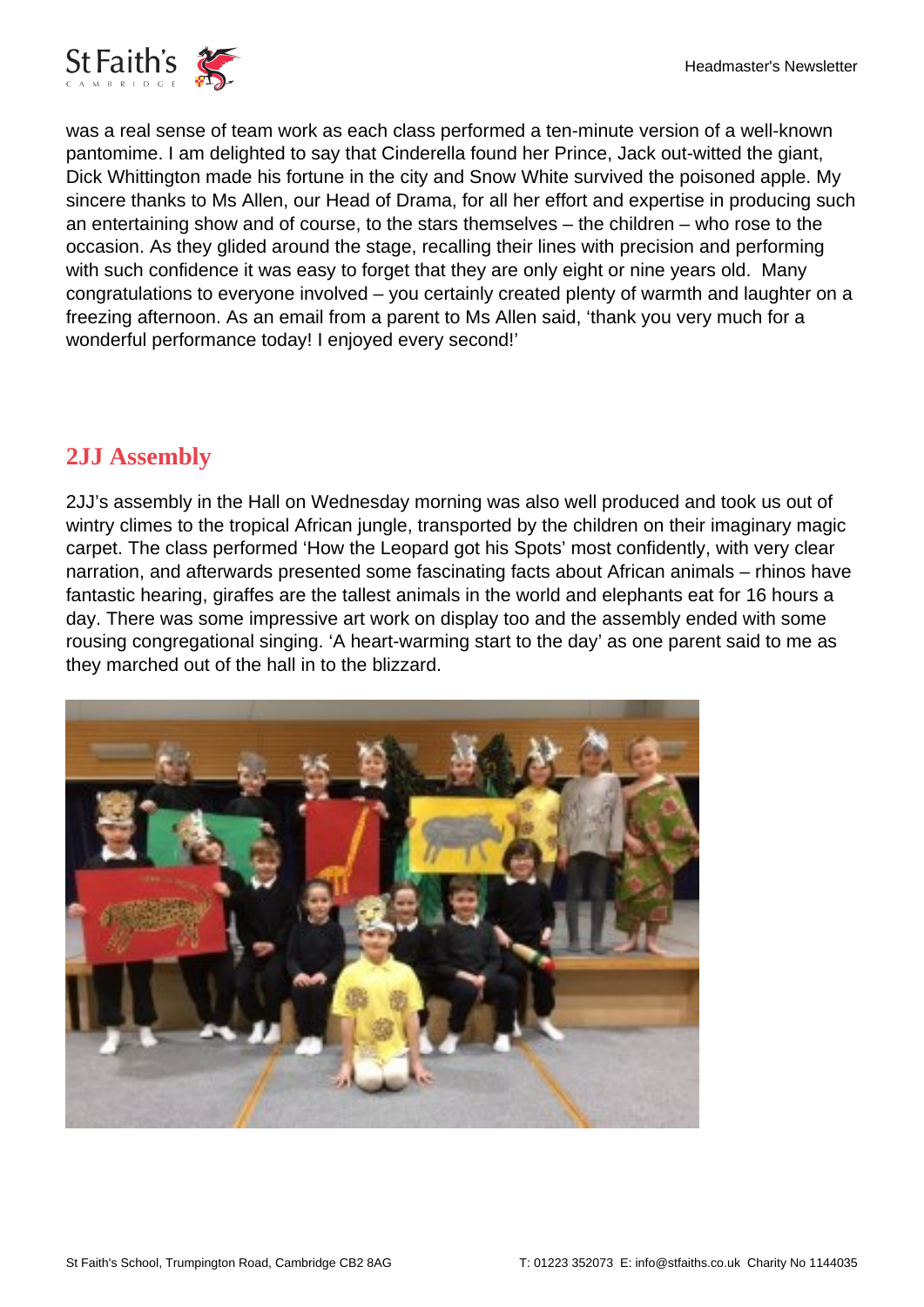

## **Sport**

Many congratulations to the U11 boys' hockey team that finished 2nd in the recent regional competition and in doing so qualified for the national finals at Tonbridge School on 21st March.



Well done also to the girls who won the U11 Netball County Cup.

The swimmers have been in action this week, competing in the IAPS regional qualifiers in the Leys pool. It was great to see so many children from schools in the area taking part. We are hopeful that some of our pupils will have swum fast enough to qualify for the national finals in London later this year.

#### **Old Fidelians**

Speaking of sport, I am relieved to say that I just about survived the annual staff v Old Fidelians football match last Friday evening. This year a parents' team joined us to make a thrilling threeway contest, with the parents coming out on top.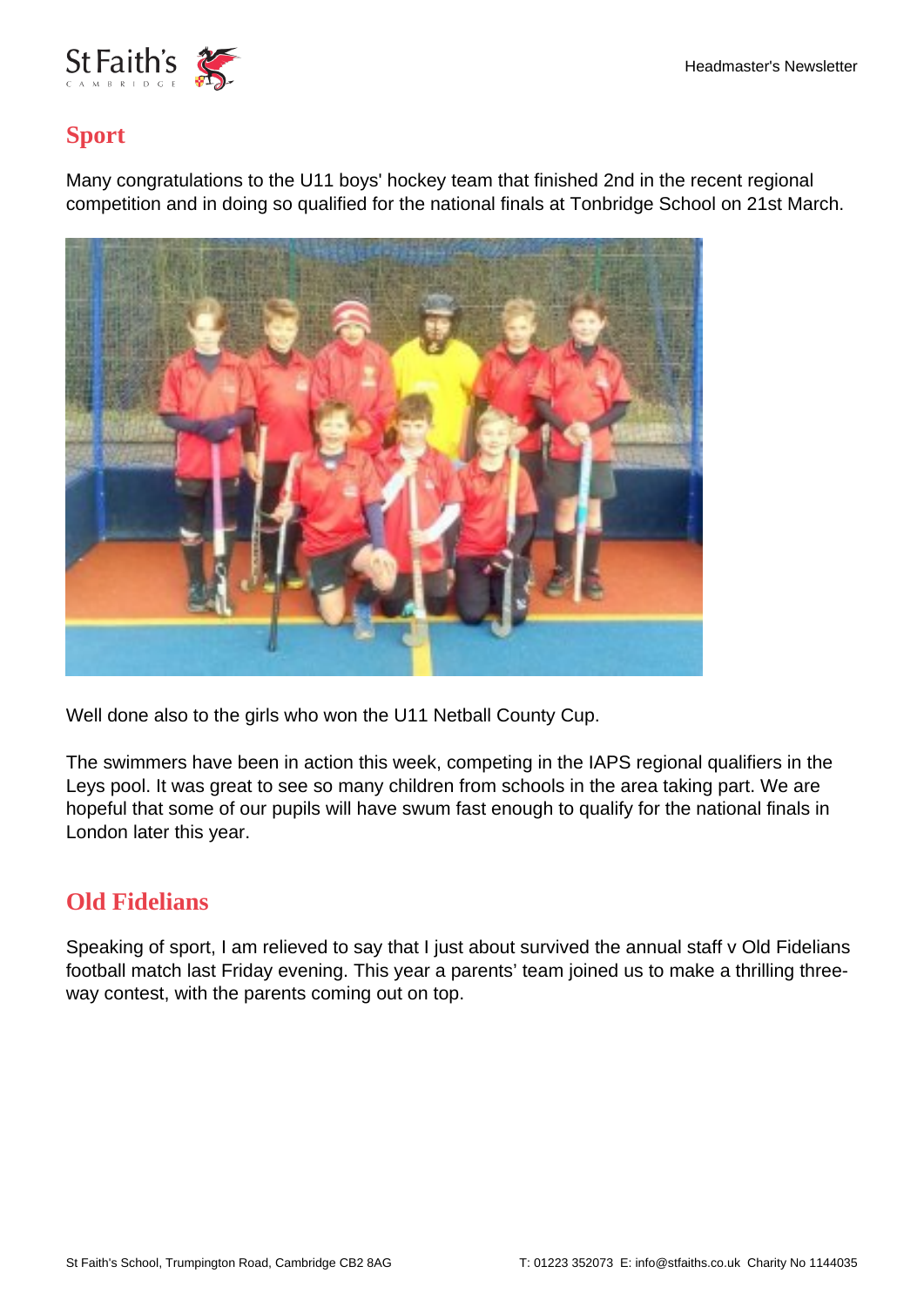



On the theme of Old Fidelians, we welcomed the new Head of Haileybury to St Faith's this week. Martin Collier attended St Faith's as a pupil and, until Monday, hadn't returned since he left in 1973. He was blown away by the development of the site and also commented on the happiness of the children.



#### **Book Launch**

Further to last week's news of the publication of Mrs White's book, [A Good Education,](https://www.stfaiths.co.uk/wp-content/uploads/2018/02/A-Good-Education-flyer.pdf) I am delighted to invite you to an informal Book Launch in the Drama Room, between 16:00 and 17:00 on Friday 16th March. This will provide the opportunity to view the book over a cup of tea